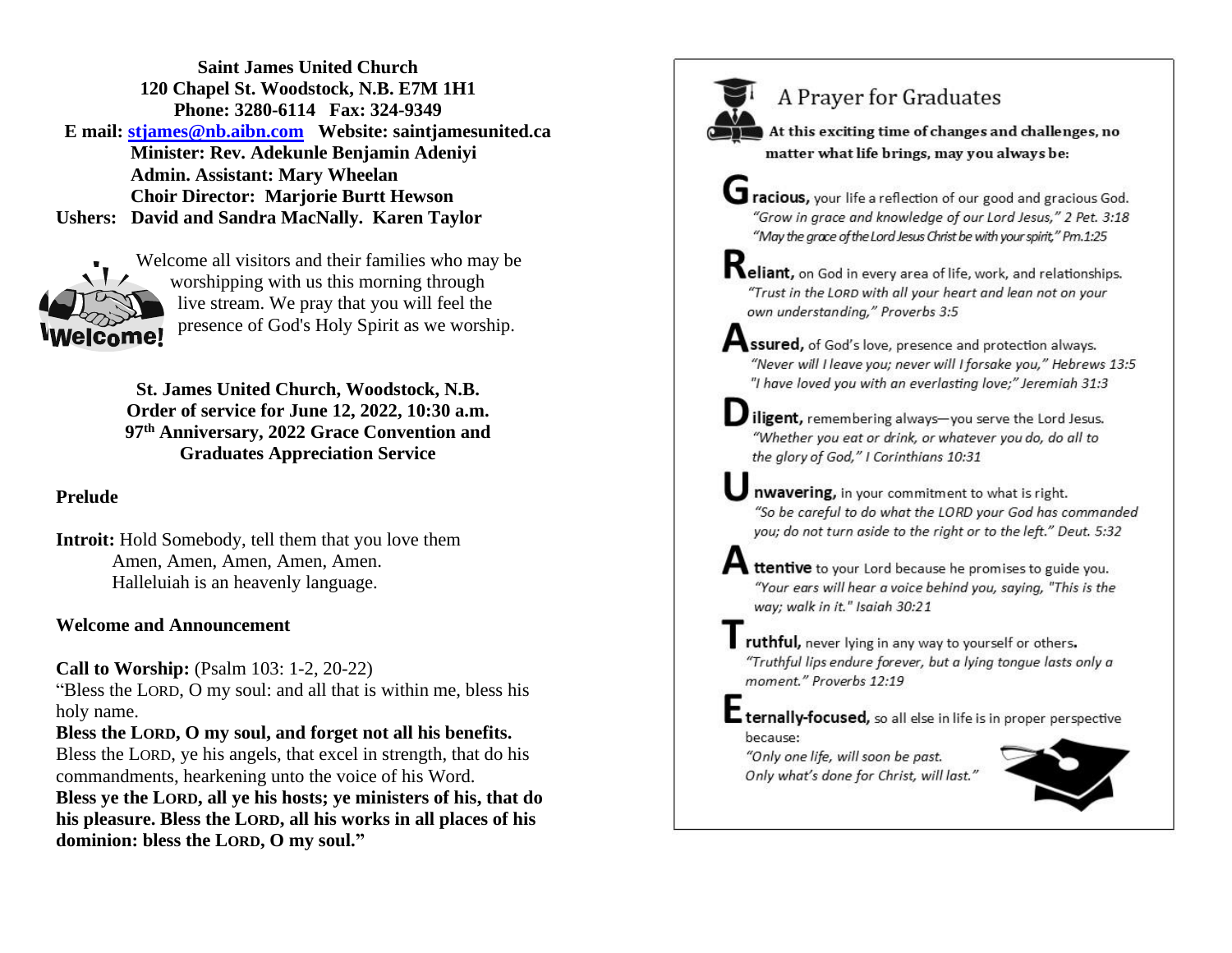**Closing Hymn:**VU #639 "One More Step Along The World I Go"

**Commissioning and Benediction**

**In darkness and light, in trouble and joy, help us, heavenly Father, to trust your love, to serve your purpose, and to praise your name; through Jesus Christ our Lord. (1 Thessalonians 5:23**) "Now may the God of peace himself sanctify you completely, and may your whole Spirit and soul and body be kept blameless at the coming of our Lord Jesus Christ." **Amen.**

**Postlude:** Hold Somebody, tell them that you love them Amen, Amen, Amen, Amen, Amen. Halleluyah is a heavenly language.

### **WE ARE HERE FOR YOU!!**

As we begin our busy Summer Schedules, please keep contact with your church through our Website, Keeping in touch, our Facebook page, and our church family. The bulletin is attached to the Keeping in Touch. Please reach out to your neighbours and church family, either by phone call, email, or a card of love.

### **We need to stay connected.**

# **DONATIONS**

Memorial donation was made to the Kirk Cemetery in the loving memory of Raymond Smart by Jean Simonds, Robert and Ellen Kee. A donation has been made to the Child Health Fund in loving memory of Joe McGuire by Marg Beattie. A memorial donation has been made to the Kirk Cemetery in loving memory of father, Allan Donaldson by son Norman Donaldson.

#### **Opening Prayer**

**Dear God, you are our Father and our Mother; we thank you for showing us how to grow in faith. Thank you for your mercy, grace and favour. May we experience your Spirit anew amidst us today and forever as we gather for the conclusion of Grace Convention 2022, appreciation of our graduates and the 97th Anniversary Service of the UCC. In Jesus Christ's name, we pray. Amen.**

**Opening Hymn:** VU #288 "Great Is Thy Faithfulness"

### **Prayer of Approach and Confession:**

**Dear God, we know you love us, but we confess that we have sinned against you. We turn to you again. Have mercy on us and bring us back to yourself as those who once was dead but now have life through Jesus Christ our Lord. Amen.**

### **Prayer of Pardon** (Ephesians 1:7-8)

"In him we have redemption through his blood, the forgiveness of sins, according to the riches of his grace, which he made to abound toward us in all wisdom and prudence."

**May the God of love bring us back to himself, forgive our sins, and assure us of his eternal love in Jesus Christ our Lord. Amen.**

**Youth Group:** Scriptures Readings

### **Celebrations**

Please share your celebrations with us as we give thanks together. Congratulations to you; may Jesus be praised, May God's richest blessing, abide unto you. **Scripture Reading: Hebrew 4: 14 - 16**

**Sermon: God's Grace:**

**Meditation Hymn** VU #642 "Be Thou My Vision"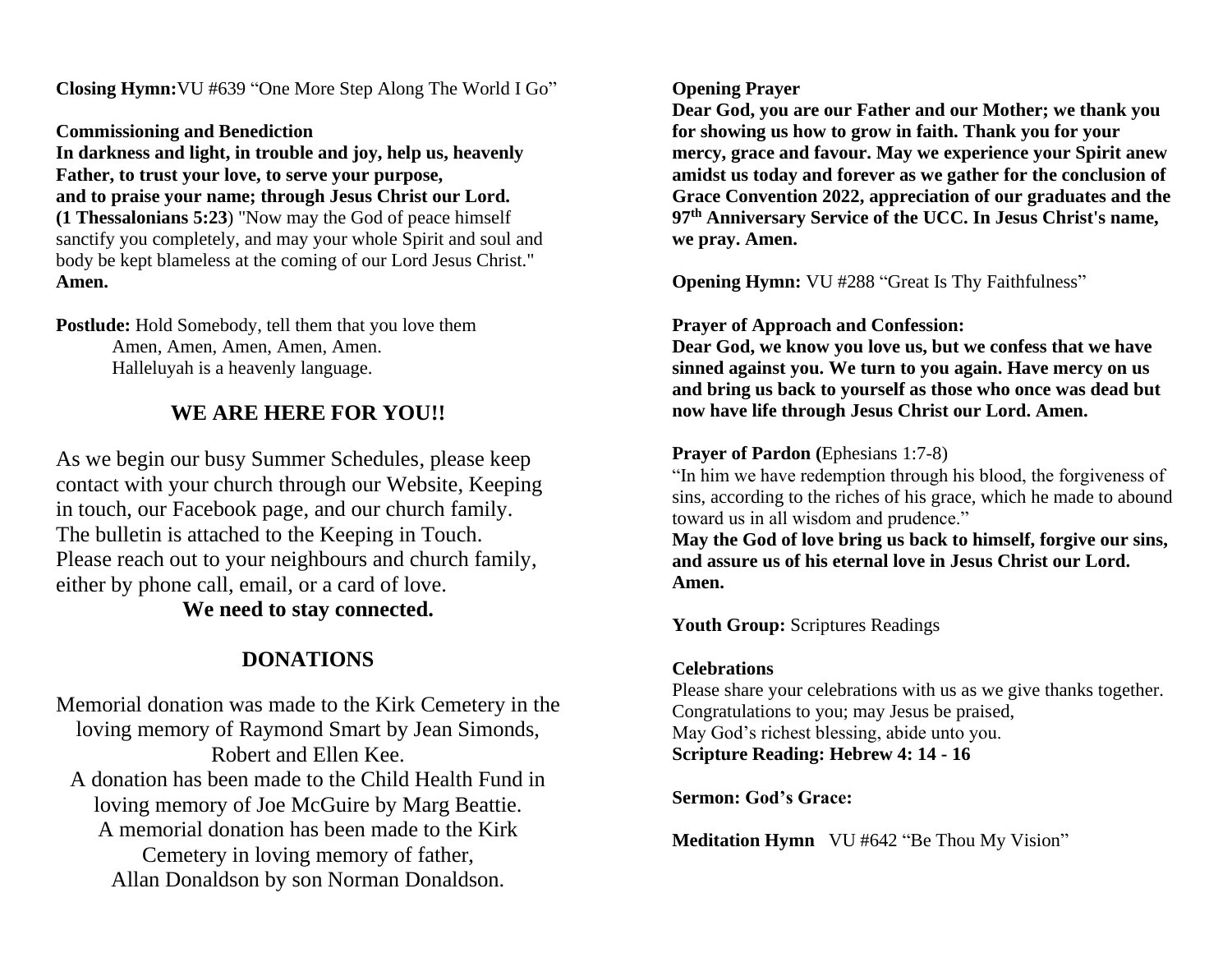**Offertory Hymn:** MV# 191 "What can I do?" What can I do? What can I bring? What can I say? What can I sing? I'll sing with joy. I'll say a prayer. I'll bring my love. I'll do my share.

#### **Offertory Prayer**

**Dear God, we thank you for all your gifts which bring us hope and joy. Bless the gifts we bring and work with them to establish your reign in the world you love. In the name of Jesus Christ's name, we pray, Amen.**

**Presentation to the Graduates** 

**Hewson, Marenn Daughter of Marjorie Burtt Hewson**

**Lappage, Austin Son of Anne Marie Voutour and Rodney Lappage** 

**MacFarlane, Hannah Daughter of Robert and Lori MacFarlane** 

**McLaughlin, Isaac Son of Ivan and Tracy McLaughlin** 

**Parks, Emily Daughter of Angela Parks** 

**Richardson, Zachary Son of Mark and Melissa Richardson** 

#### **Prayers of Thanksgiving and Intercession**

Dear Jesus, thank you for bringing us into communion with you, for the  $97<sup>th</sup>$  year of the UCC and the completion of Grace Convention 2022. Help your Church discover the unity you prayed for and be the beacon of hope in this world.

We pray for Holy Spirit and power to be released anew on all our leaders and fresh breath on your Church. By your Spirit, equip us to fulfill your mission to the world. God, the Three in One,

### **Hear our prayer.**

Dear Jesus, we thank you for all our children, students and graduates, be with them in their new endeavour. Grant them every grace to be focused and be dedicated so that your purpose for their lives will come to pass. Open their eyes to opportunities to improve in their new path of life. God, the Three in One, **Hear our prayer.**

Dear Jesus, we pray for all who feel despair or anxiety in these challenging days. We lift in love those who find their illness unrelieved. Comfort those who grieve the loss of someone dear or some important opportunity. Support those denied dignity by attitudes or actions of others and sustain those who long for healing of some kind. Hear us in this time of silence as we name before those on our hearts this day: …May they know your loving care upholding their lives. God, the Three in One,

**Hear our prayer.**

Dear Jesus, thank you for the fellowship we share in our congregation. Strengthen us in faithful worship and equip us for service in changing times and challenging days. We offer our prayers, spoken and unspoken, as the Spirit prays within us, in the name of Jesus Christ, who taught us to pray together, saying: **Our Father, who art in heaven…**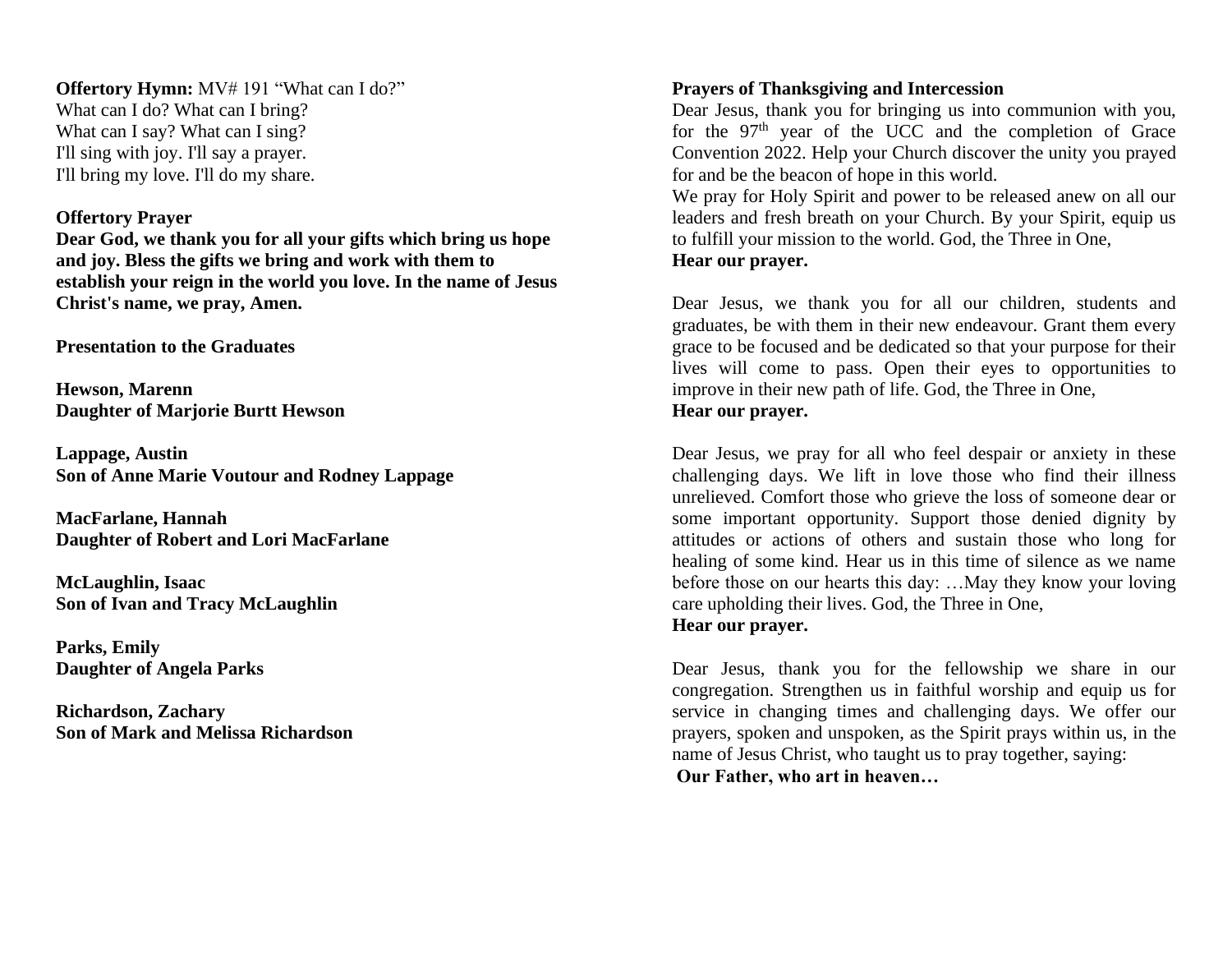**The bulletin today is in honour of our Sunday School Teachers and Students by Phyllis Robinson.**

### **THE CREED**

We are not alone, we live in God's world. We believe in God: who has created and is creating, who has come in Jesus, the Word made flesh, to reconcile and make new, who works in us and others by the Spirit. We trust in God. We are called to be the Church: to celebrate God's presence, to live with respect in Creation, to love and serve others, to seek justice and resist evil, to proclaim Jesus, crucified and risen, our judge and our hope. In life, in death, in life beyond death, God is with us. We are not alone. Thanks be to God.

# **ANNOUNCEMENTS**

**SUMMER SERVICES**: Services will be held in July and August at Saint James and through Livestream. Rev. Adekunle will be away the month of August, but we have presiders for each week.

**Jun. 19 Father's Day and Communion Spring Kirk Service 2:00 p.m. with Baptism. July. 31 Joan Hall Aug. 7 Rev. Julie Savoy Aug. 14 Cathy Sherwood Orser Aug. 21 Patrick Palmer Aug. 28 John and Evelyn Clark**

### **CHOIR PRACTICE** Sunday 10:00 a.m.

### **SPRING PROJECTS:**

The official board noted a leak in the sanctuary from the roof; this need to be done soon. Further information once we get an estimate of the cost. Also, the Media System has been upgraded. The price is over \$ 25,000.00

**PHOTOS:** We would like you to send photos you may have of events at the Church to be added to our website.

**FOOD BANK SUNDAY** The first Sunday of each month is the day we bring items to our local food bank. They need nonperishable things.